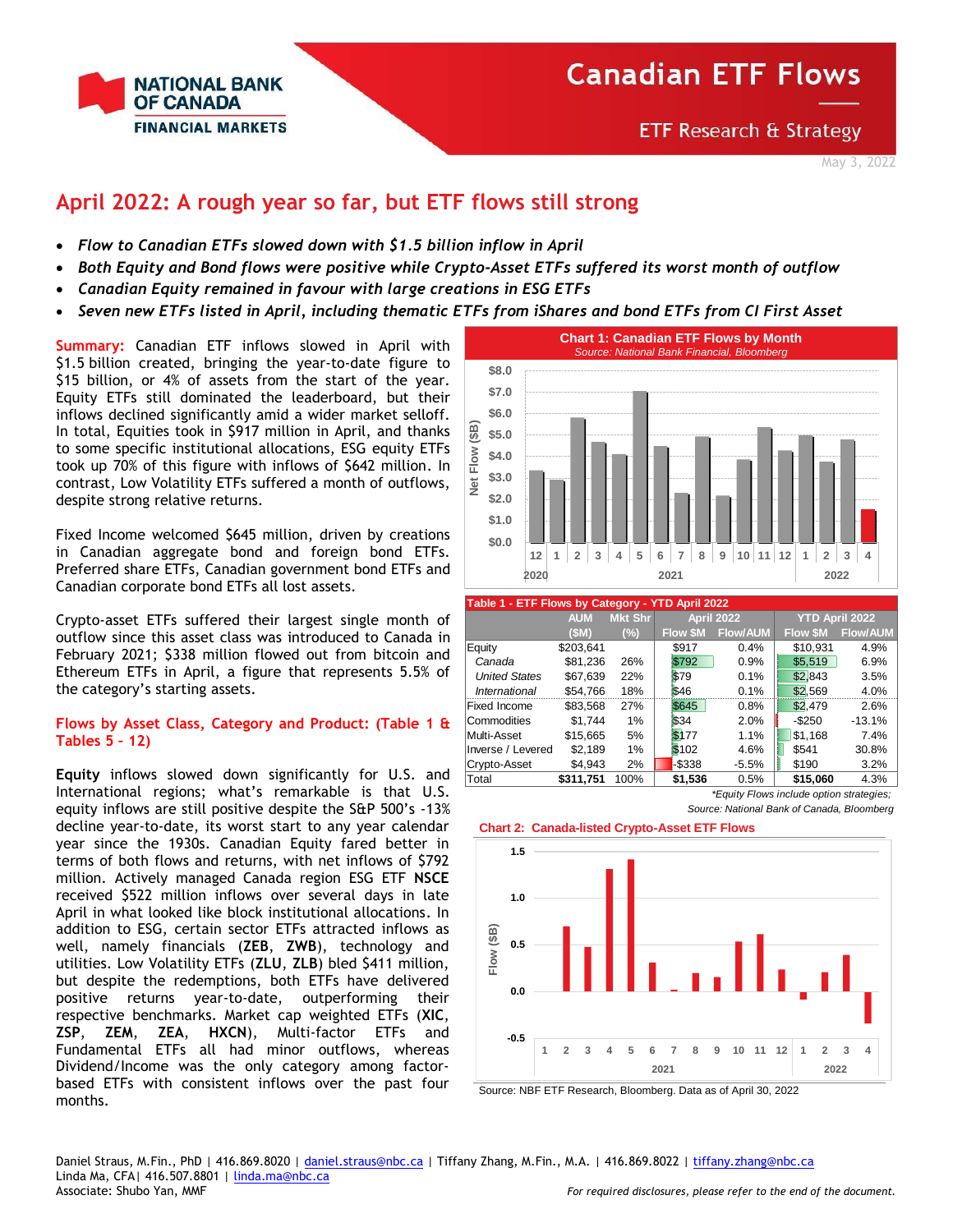

April 2022: A rough year so far, but ETF flows still strong

May 3, 2022

**Fixed Income** ETFs pulled in net flows of \$645 million, even as the broad fixed income market has rarely seemed more challenging. Aggregate indices for the U.S. and Canada have already<br>suffered double-digit losses year-to-date. suffered double-digit losses Persistent inflationary pressures erode the purchasing power of bond positions in real terms and hawkish central banks undermine the outlook for absolute returns, but investors are still opting for bond exposure through ETFs, quite selectively. Despite major price declines, Canadian aggregate bond ETFs (**XBB, ZAG**) enjoyed the highest inflows among all categories with \$678 million in new money. Canadian corporate bond (**ZCS, ZCM**), Canadian government bond (**ZFL**, **ZMP**, **ZPL**), preferred share (**ZPR**) ETFs were on the outflow side.

**Commodity** ETFs registered a small inflow of \$34 million, led by gold bullion ETFs. Gold prices have been plagued by a rising U.S. dollar and increasing bond yields that might be overwhelming inflationary concerns.

**Crypto-Asset** ETF saw outflows of \$338 million, the worst monthly outflow since its inception in February 2021 (Chart 2, Page 1). **BTCC/B** and **BTCQ** both showed up on the outflow leaderboard.

### **Flows by Provider and New Launches (Tables 2 - 3):**

National Bank Investments led the provider table in April with \$596 million inflow, primarily into two ESG ETFs. Based on flow as percent of starting assets, new provider Mulvihill's 83% inflows look like an outlier; this is from inflow to the provider's single ETF **CBNK**, a "lightly levered" (125% leverage) Canadian Bank ETF that received inflows in April.

The Canadian ETF landscape welcomed seven new launches. RBC iShares launched a suite of

thematic ETFs focusing on several technology themes and CI launched two strategies (one with a USD series) in the Fixed Income asset class.

**Canadian ESG ETF Flows (Table 4):** Canadian-listed ESG ETFs amassed \$642 million in April, bringing the year-to-date inflows figure to \$1.6 billion. The demand for ESG ETFs has reached record-high levels, despite a continuously volatile market shaken by geopolitical events and ongoing pandemic disruptions around the globe. However, there is one caveat  $$ inflows to Canadian ESG ETFs have been mostly dominated by institutional orders. For example, in April, NBI's two ESG

| Table 2 - ETF Flows by Provider - YTD April 2022       |               |                |    |               |                        |            |                                                                |
|--------------------------------------------------------|---------------|----------------|----|---------------|------------------------|------------|----------------------------------------------------------------|
| <b>Provider</b>                                        | <b>AUM</b>    | <b>Mkt Shr</b> |    | April 2022    |                        |            | <b>YTD April 2022</b>                                          |
|                                                        | (SM)          | (%)            |    | Flow (\$M)    | <b>Flow/AUM</b>        | Flow (\$M) | <b>Flow/AUM</b>                                                |
| <b>RBC</b> iShares<br>$\mathbf{1}$                     | \$94,339      | 30.3%          |    | \$122         | 0%                     | \$2,997    | 3%                                                             |
| 2<br><b>BMO</b>                                        | \$78,879      | 25.3%          |    | \$278         | 0%                     | \$2,742    | 3%                                                             |
| 3 Vanguard                                             | \$38,790      | 12.4%          |    | \$283         | 1%                     | \$2,590    | 5%                                                             |
| 4<br>Horizons                                          | \$21,343      | 6.8%           |    | $-$ \$51      | 0%                     | \$2,594    | 13%                                                            |
| 5<br><b>CI First Asset</b>                             | \$14,564      | 4.7%           |    | \$153         | 1%                     | $- $385$   | $-2%$                                                          |
| 6 Mackenzie*                                           | \$12,284      | 3.9%           |    | \$138         | 1%                     | \$1,021    | 8%                                                             |
| $\overline{7}$<br><b>TDAM</b>                          | \$7,750       | 2.5%           |    | \$95          | 1%                     | \$501      | 6%                                                             |
| Purpose<br>8                                           | \$5,971       | 1.9%           |    | $-$146$       | $-2%$                  | \$504      | 8%                                                             |
| <b>National Bank Investments</b><br>9                  | \$5,593       | 1.8%           |    | \$596         | 11%                    | \$1,142    | 23%                                                            |
| 10 Invesco                                             | \$4,334       | 1.4%           |    | $-$12$        | 0%                     | \$100      | 2%                                                             |
| 11 CIBC                                                | \$2,812       | 0.9%           |    | \$17          | 1%                     | $-$24$     | $-1%$                                                          |
| 12 Fidelity                                            | \$2,770       | 0.9%           |    | \$65          | 2%                     | \$321      | 11%                                                            |
| 13 Manulife                                            | \$2,458       | 0.8%           |    | \$28          | 1%                     | \$103      | 4%                                                             |
| 14 Dynamic                                             | \$2,268       | 0.7%           | П  | $-$105$       | $-4%$                  | $-$159$    | $-6%$                                                          |
| 15 Harvest                                             | \$2,211       | 0.7%           |    | \$152         | 7%                     | \$439      | 22%                                                            |
| 16 Desjardins                                          | \$2,005       | 0.6%           |    | \$74          | 4%                     | \$28       | 1%                                                             |
| 17 PIMCO                                               | \$1,907       | 0.6%           |    | $-$23$        | $-1%$                  | $-$ \$68   | $-3%$                                                          |
| 18 Evolve Funds                                        | \$1,535       | 0.5%           |    | $-$ \$42      | $-2%$                  | \$41       | 2%                                                             |
| 19 Hamilton                                            | \$1,504       | 0.5%           |    | \$73          | 5%                     | \$451      | 39%                                                            |
| 20 Franklin Templeton                                  | \$1,457       | 0.5%           | Ш  | $-$ \$68      | $-4%$                  | $-$545$    | $-25%$                                                         |
| 21 3iQ                                                 | \$1,296       | 0.4%           | П  | $-$ \$87      | $-5%$                  | \$5        | 0%                                                             |
| 22 AGF                                                 | \$1,171       | 0.4%           | II | $-$60$        | $-5%$                  | $-$144$    | $-11%$                                                         |
| 23 Scotia Bank                                         | \$1,062       | 0.3%           |    | \$24          | 2%                     | \$303      | 34%                                                            |
| 24 Ninepoint Partners                                  | \$637         | 0.2%           |    | \$27          | 4%                     | \$229      | 71%                                                            |
| 25 Picton Mahoney                                      | \$544         | 0.2%           |    | \$18          | 3%                     | \$70       | 14%                                                            |
| 26 Brompton Funds                                      | \$463         | 0.1%           |    | $-$ \$5       | $-1%$                  | \$19       | 3%                                                             |
| 27 First Trust                                         | \$442         | 0.1%           |    | \$5           | 1%                     | \$54       | 12%                                                            |
| 28 Bristol Gate                                        | \$309         | 0.1%           |    | $-$1$         | 0%                     | \$4        | 1%                                                             |
| 29 Middlefield                                         | \$245         | 0.1%           |    | $- $9$        | $-3%$                  | $-$22$     | $-8%$                                                          |
| 30 Guardian Capital                                    | \$215         | 0.1%           |    | $-$ \$9       | $-4%$                  | \$94       | 64%                                                            |
|                                                        | \$134         | 0.0%           |    | \$0           | 0%                     | \$2        | 1%                                                             |
| 31 IA Clarington                                       |               |                |    |               |                        |            |                                                                |
| 32 Emerge                                              | \$119<br>\$88 | 0.0%           |    | \$4<br>$-$1$  | 3%<br>$-1%$            | \$1        | 0%<br>$-2%$                                                    |
| 33 Lysander                                            |               | 0.0%           |    |               |                        | $-$ \$2    |                                                                |
| 34 Accelerate                                          | \$61          | 0.0%           |    | $-$ \$6       | $-9%$<br>$-4%$         | \$4        | 6%                                                             |
| 35 Russell Investments                                 | \$48          | 0.0%           |    | $-$ \$2       |                        | $-$ \$2    | $-3%$                                                          |
| 36 Starlight                                           | \$36          | 0.0%           |    | $-$1$         | $-1%$                  | $-$1$      | $-2%$                                                          |
| 37 Arrow Capital                                       | \$33          | 0.0%           |    | \$0           | 0%                     | \$11       | 47%                                                            |
| 38 Mulvihill                                           | \$29          | 0.0%           |    | \$14          | 83%                    | \$31       | ΝA                                                             |
| 39 SmartBe                                             | \$24          | 0.0%           |    | $-$1$         | $-5%$                  | $-$4$      | $-15%$                                                         |
| 40 Evermore Capital                                    | \$11          | 0.0%           |    | \$0           | 0%                     | \$11       | ΝA                                                             |
| 41 NCM Investments                                     | \$6           | 0.0%           |    | \$0           | 0%                     | \$0        | 0%                                                             |
| 42 Caldwell                                            | \$5           | 0.0%           |    | \$0           | 0%                     | \$5        | <b>NA</b>                                                      |
| <b>Total</b>                                           | \$311,751     | 100.0%         |    | \$1,536       | 0.5%                   | \$15,060   | 4.3%                                                           |
|                                                        |               |                |    |               |                        |            | *Includes Wealthsimple asset and flows. Source: NBF, Bloomberg |
| <b>Name</b>                                            |               |                |    | <b>Ticker</b> | <b>Mgmt</b><br>Fee (%) |            | <b>Focus</b>                                                   |
| 1 CI Floating Rate Income Fund/ETF                     |               |                |    | <b>CFRT</b>   | 0.35                   |            | <b>Floating Rate</b>                                           |
| 2 CI Global High Yield Credit Private Pool ETF         |               |                |    | <b>CGHY</b>   | 0.55                   |            | High Yield                                                     |
| 3 CI Global High Yield Credit Private Pool ETF         |               |                |    | CGHY/U        | 0.55                   |            | <b>High Yield</b>                                              |
| 4 iShares Global Clean Energy Index ETF                |               |                |    | <b>XCLN</b>   | 0.35                   |            | Clean Energy                                                   |
| 5 iShares Genomics Immunology and Healthcare Index ETF |               |                |    | <b>XDNA</b>   | 0.39                   |            | Healthcare                                                     |

7 Ishares Cybersecurity And Tech Index Etf XHAK 0.39 Cybersecurity Source: NBF, SEDAR, ETF Providers

### **Table 4: Canada Listed ESG ETFs - April 2022**

6 iShares Exponential Technologies Index ETF XEXP 0.39 Technology

|                        |                        |      |         | <b>April 2022</b> | Jan-Apr 2022                      |           |
|------------------------|------------------------|------|---------|-------------------|-----------------------------------|-----------|
| Cate gory              | AUM (\$M) AUM (%) Flow |      |         |                   | (\$M) Flow/AUNFlow (\$M) Flow/AUM |           |
| Equity                 | \$8,554                | 87%  | \$642   | 7.7%              | \$1.310                           | 16.0%     |
| Broad - Canada         | \$2,021                | 20%  | \$533   | 33.5%             | \$613                             | 40.1%     |
| Broad - U.S.           | \$2,271                | 23%  | \$8     | 0.3%              | \$371                             | 16.3%     |
| Broad - DM             | \$1,233                | 12%  | \$1     | 0.1%              | \$140                             | 10.5%     |
| Broad - EM             | \$323                  | 3%   | \$2     | 0.5%              | \$0                               | 0.0%      |
| Broad - Global         | \$1,183                | 12%1 | \$66    | 5.5%              | \$139                             | 11.9%     |
| Environment            | \$1.043                | 11%  | \$11    | 1.0%              | $-$28$                            | $-2.4%$   |
| Clean Energy           | \$238                  | 2%   | \$36    | 16.1%             | \$91                              | 53.3%     |
| Social                 | \$161                  | 2%   | $-$ \$9 | $-4.9%$           | -\$9                              | $-4.4%$   |
| Infrastructure         | \$81                   | 1%   | $-$ \$5 | $-5.8%$           | $-$7$                             | $-67.9%$  |
| Commodities            | \$10                   | 0%   | \$3     | 45.5%             | \$11                              | <b>NA</b> |
| Multi-Asset            | \$149                  | 2%   | \$1     | 0.8%              | \$24                              | 16.4%     |
| <b>Fixed Income</b>    | \$1,175                | 12%  | $-$1$   | $-0.1%$           | \$306                             | 29.9%     |
| <b>Total Displayed</b> | \$9,878                | 100% | \$642   | 6.6%              | \$1,640                           | 17.5%     |

Source: NBF ETF Research, Bloomberg. Data as of April 29, 2022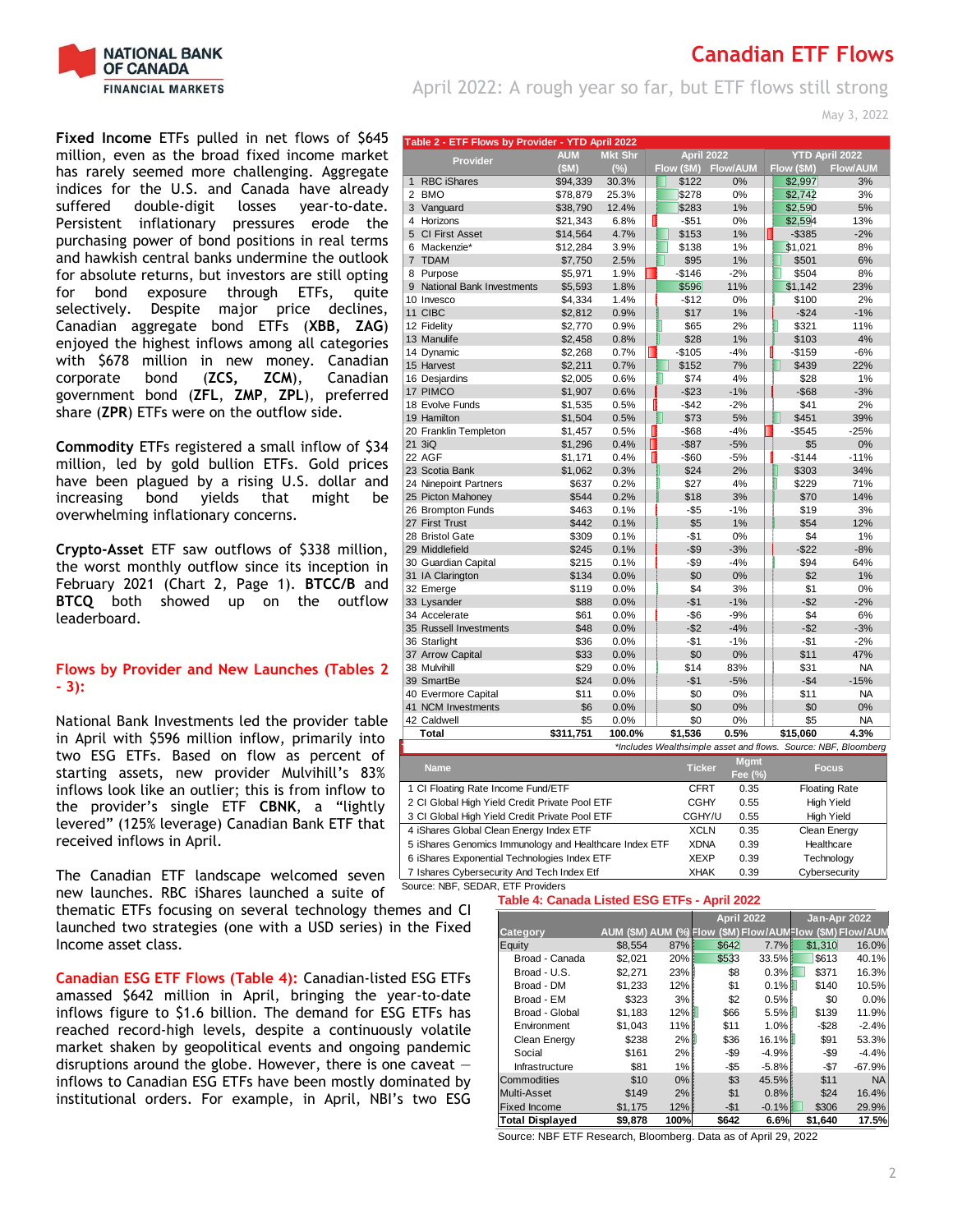

April 2022: A rough year so far, but ETF flows still strong

May 3, 2022

equity ETFs received \$600 million in apparent institutional subscriptions. Without them, April's ESG ETF inflows would have been only \$42 million (still positive, but more indicative of grassroots buying interest). Previous months of high ESG inflow exhibited similar patterns of majority institutional demand superimposed over a lower background of retail activity. If the Canadian ESG ETF market follows the U.S. market's trajectory, the ESG space may indeed grow in maturity because of these large institutional orders, which in turn might trigger more grassroots demand for ESG ETFs.

*Note: the tables below all use the "new" flows calculation methodology.* 

|    |               | Table 5 - Top Single Long ETF Inflows - April 2022        |            |                 | Table 6 - Top Single Long ETF Outflows - April 2022 |               |                                                       |            |                 |  |  |
|----|---------------|-----------------------------------------------------------|------------|-----------------|-----------------------------------------------------|---------------|-------------------------------------------------------|------------|-----------------|--|--|
|    | <b>Ticker</b> | <b>Name</b>                                               | Flow (\$M) | <b>Flow/AUM</b> |                                                     | <b>Ticker</b> | <b>Name</b>                                           | Flow (\$M) | <b>Flow/AUM</b> |  |  |
|    | <b>NSCE</b>   | NBI Sustainable Canadian Equity ETF                       | \$522      | 134%            |                                                     | <b>XIC</b>    | iShares Core S&P/TSX Capped Composite Index ETF       | $-$330$    | $-3%$           |  |  |
|    | <b>FGO</b>    | CI Enhanced Government Bond ETF                           | \$362      | 69%             |                                                     |               | <b>BTCC/B Purpose Bitcoin ETF</b>                     | $-$318$    | $-32%$          |  |  |
|    | ZCPB          | BMO Core Plus Bond Fund ETF                               | \$358      | 26%             |                                                     | ZLU           | BMO Low Volatility US Equity ETF                      | $-$ \$192  | $-13%$          |  |  |
|    | <b>ZCN</b>    | BMO S&P/TSX Capped Composite Index ETF                    | \$229      | 3%              | $\overline{4}$                                      | <b>ZLB</b>    | BMO Low Volatility Canadian Equity ETF                | $-1172$    | $-6%$           |  |  |
|    | ZMU           | BMO Mid-Term US IG Corporate Bond Hedged to CAD Index ETF | \$222      | 10%             | 5                                                   | <b>ZSP</b>    | BMO S&P 500 Index ETF                                 | $-$167$    | $-2%$           |  |  |
|    | <b>XBB</b>    | iShares Core Canadian Universe Bond Index ETF             | \$220      | 6%              | 6                                                   | <b>ZCM</b>    | BMO Mid Corporate Bond Index ETF                      | $-$148$    | $-20%$          |  |  |
|    | <b>VFV</b>    | Vanguard S&P 500 Index ETF                                | \$179      | <b>NA</b>       |                                                     | ZFL           | BMO Long Federal Bond Index ETF                       | $-$139$    | $-7%$           |  |  |
| 8  | ZEB           | <b>BMO Equal Weight Banks Index ETF</b>                   | \$149      | 7%              | 8                                                   | <b>ZEM</b>    | <b>BMO MSCI Emerging Markets Index ETF</b>            | $-$124$    | $-8%$           |  |  |
|    | XIU           | iShares S&P/TSX 60 Index ETF                              | \$148      | 1%              |                                                     | XEI           | iShares S&P/TSX Composite High Dividend Index ETF     | $-$113$    | $-7%$           |  |  |
| 10 | <b>ZEF</b>    | BMO Emerging Markets Bond Hedged to CAD Index ETF         | \$117      | 23%             | 10                                                  | <b>VUS</b>    | Vanguard US Total Market Index ETF CAD Hedged         | $-$111$    | $-11%$          |  |  |
|    | ZHY           | BMO High Yield US Corporate Bond Hedged to CAD Index ETF  | \$108      | 12%             |                                                     | ZEA           | <b>BMO MSCI EAFE Index ETF</b>                        | $-$104$    | $-2%$           |  |  |
| 12 | <b>CINF</b>   | CI Global Infrastructure Private Pool ETF                 | \$97       | 38%             |                                                     |               | HXCN Horizons S&P/TSX Capped Composite Index ETF      | $-$ \$96   | $-4%$           |  |  |
| 13 | ZWB           | <b>BMO Covered Call Canadian Banks ETF</b>                | \$84       | 3%              | 13                                                  | <b>ZCS</b>    | BMO Short Corporate Bond Index ETF                    | $-$ \$95   | $-7%$           |  |  |
| 14 | <b>XSP</b>    | iShares Core S&P 500 Index ETF CAD- Hedged                | \$81       | 1%              | 14                                                  | <b>XHB</b>    | iShares Canadian HYBrid Corporate Bond Index ETF      | $-$ \$88   | $-31%$          |  |  |
| 15 | NSGE          | NBI Sustainable Global Equity ETF                         | \$80       | 20%             | 15                                                  |               | <b>BTCQ</b> 3iQ CoinShares Bitcoin ETF                | $-$ \$86   | $-7%$           |  |  |
| 16 | <b>ZST</b>    | BMO Ultra Short-Term Bond ETF                             | \$79       | 11%             | 16                                                  | <b>ZMP</b>    | <b>BMO Mid Provincial Bond Index ETF</b>              | $-$ \$82   | $-16%$          |  |  |
|    | ZAG           | BMO Aggregate Bond Index ETF                              | \$79       | 1%              | 17                                                  | <b>ZPL</b>    | BMO Long Provincial Bond Index ETF                    | $-$77$     | $-47%$          |  |  |
| 18 | VGRO          | Vanguard Growth ETF Portfolio                             | \$70       | 2%              | 18                                                  | <b>VSC</b>    | Vanquard Canadian Short-Term Corporate Bond Index ETF | $-$76$     | $-6%$           |  |  |
| 19 | QUU           | Mackenzie US Large Cap Equity Index ETF                   | \$68       | 3%              | 19                                                  | <b>HPR</b>    | Horizons Active Preferred Share ETF                   | $-$ \$69   | $-4%$           |  |  |
| 20 | <b>XEQT</b>   | iShares Core Equity ETF Portfolio                         | \$68       | 6%              | 20                                                  |               | ZSP/U BMO S&P 500 Index ETF                           | $-$ \$64   | $-2%$           |  |  |
|    |               | Course: Netional Bank of Canada, Bloomborg                |            |                 |                                                     |               | Course: National Bank of Canada, Bloomborg            |            |                 |  |  |

*Source: National Bank of Canada, Bloomberg; Source: National Bank of Canada, Bloomberg;*

| Table 7 - ETF Flows by Category - April 2022 |           |                |           |                 | Table 10 - Equity ETF Flows by Focus - April 2022 |           |                |            |                |
|----------------------------------------------|-----------|----------------|-----------|-----------------|---------------------------------------------------|-----------|----------------|------------|----------------|
| <b>Asset Class</b>                           | AUM (\$M) | <b>Mkt Shr</b> | Flow (SM) | <b>Flow/AUM</b> | <b>Focus</b>                                      | AUM (\$M) | <b>Mkt Shr</b> | Flow (\$M) | <b>Flow/AU</b> |
| Equity                                       | \$203.641 | 65%            | \$917     | 0.4%            | Cap-weighted                                      | \$119.658 | 59%            | $-$ \$21   | 0.0%           |
| Fixed Income                                 | \$83.568  | 27%            | \$645     | 0.8%            | Dividend / Income                                 | \$21.608  | 11%            | \$120      | 0.5%           |
| Commodities                                  | \$1.744   | $1\%$          | \$34      | 2.0%            | Factor: Low Vol                                   | \$7.667   | 4%             | $-$ \$411  | $-5.0%$        |
| Multi-Asset                                  | \$15,665  | 5%             | \$177     | 1.1%            | Factor: Multi-factor                              | \$3.615   | 2%             | -\$22      | $-0.6%$        |
| Inverse / Levered                            | \$2.189   | 1%             | \$102     | 4.6%            | Factor: Fundamental                               | \$5.277   | 3%             | $-$44$     | $-0.8%$        |
| Crypto-Asset                                 | \$4.943   | 2%             | $-$ \$338 | $-5.5%$         | Sector                                            | \$28,618  | 14%            | \$371      | 1.2%           |
| Total                                        | \$311.751 | 100%           | \$1.536   | 0.5%            | Thematic                                          | \$11.235  | 6%             | \$781      | 7.0%           |

| Table 8 - Equity ETF Flows by Geography - April 2022 |           |                |            |                 |                                                        | *Equity Flows include option strategies; Source: National Bank of Canada, Bloomberg |                |            |                 |  |  |  |
|------------------------------------------------------|-----------|----------------|------------|-----------------|--------------------------------------------------------|-------------------------------------------------------------------------------------|----------------|------------|-----------------|--|--|--|
| Geography                                            | AUM (\$M) | <b>Mkt Shr</b> | Flow (\$M) | <b>Flow/AUM</b> | ** Only includes ESG ETFs under Thematic category      |                                                                                     |                |            |                 |  |  |  |
| Canada                                               | \$81.236  | 40%            | \$792      | $0.9\%$         | Table 11 - Fixed Income ETF Flows by Type - April 2022 |                                                                                     |                |            |                 |  |  |  |
| <b>United States</b>                                 | \$67.639  | 33%            | \$79       | 0.1%            | Type                                                   | AUM (\$M)                                                                           | <b>Mkt Shr</b> | Flow (\$M) | <b>Flow/AUM</b> |  |  |  |
| DM: Broad                                            | \$20.652  | 10%            | $-$123$    | $-0.6%$         | Canada Aggregate                                       | \$25.346                                                                            | 30%            | \$678      | 2.7%            |  |  |  |
| DM: Regional & Country                               | \$5.838   | 3%             | \$50       | $0.8\%$         | Canada Government                                      | \$8.117                                                                             | 10%            | $-$406$    | $-4.6%$         |  |  |  |
| <b>Emerging Markets</b>                              | \$5.349   | 3%             | $-$115$    | $-2.0%$         | Canada Corporate                                       | \$12.791                                                                            | 15%            | $-$238$    | $-1.8%$         |  |  |  |
| Global                                               | \$22.926  | 11%            | \$234      | 1.0%            | U.S. / North America                                   | \$7.480                                                                             | 9%             | \$235      | 3.2%            |  |  |  |
| Total                                                | \$203.641 | 100%           | \$917      | 0.4%            | Foreian                                                | \$10.360                                                                            | 12%            | \$399      | 3.9%            |  |  |  |

| Table 9 - Equity ETF Flows by Sector* - April 2022 |           |                |            |                 | Cash Alternative                                           | \$6,994   | 8%             | \$53                                     | 0.8%           |
|----------------------------------------------------|-----------|----------------|------------|-----------------|------------------------------------------------------------|-----------|----------------|------------------------------------------|----------------|
| <b>Sector</b>                                      | AUM (\$M) | <b>Mkt Shr</b> | Flow (\$M) | <b>Flow/AUM</b> | Total                                                      | \$83,568  | 100%           | \$645                                    | 0.8%           |
| <b>Financials</b>                                  | \$10.348  | 36%            | \$220      | 2.0%            |                                                            |           |                | Source: National Bank of Canada, Bloombe |                |
| Energy                                             | \$3.827   | 13%            | $-$11$     | $-0.3%$         | Table 12 - Fixed Income ETF Flows by Maturity - April 2022 |           |                |                                          |                |
| <b>Real Estate</b>                                 | \$3.607   | 13%            | \$43       | 1.2%            | <b>Maturity</b>                                            | AUM (\$M) | <b>Mkt Shr</b> | Flow (\$M)                               | <b>Flow/AU</b> |
| Technology                                         | \$2,698   | 9%             | \$68       | 2.2%            | Broad/Mixed                                                | \$44.313  | 53%            | \$877                                    | 1.9%           |
| <b>Materials</b>                                   | \$2,534   | 9%             | $-$ \$59   | $-2.1%$         | Ultra Short Term                                           | \$4,659   | 6%             | \$248                                    | 5.6%           |
| <b>Utilities</b>                                   | \$2.486   | 9%             | \$60       | 2.4%            | Short Term                                                 | \$17.597  | 21%            | $-$312$                                  | $-1.7%$        |
| <b>Health Care</b>                                 | \$2.465   | 9%             | \$49       | 1.9%            | Mid Term                                                   | \$4.644   | 6%             | $-$18$                                   | $-0.4%$        |
| Other                                              | \$654     | 2%             | \$2        | 0.3%            | Long Term                                                  | \$3.565   | 4%             | $-$ \$254                                | $-6.2%$        |
| Total                                              | \$28,618  | 100%           | \$371      | 1.2%            | <b>Real Return</b>                                         | \$1.671   | 2%             | \$23                                     | 1.3%           |

# **Asset Class AUM (\$M) Mkt Shr Flow (\$M) Flow/AUM Focus AUM (\$M) Mkt Shr Flow (\$M) Flow/AUM** Factor: Fundamental  $$5,277$  3%  $$344$  -0.8% <br>Sector  $$28.618$  14%  $$371$  1.2% **Total \$311,751 100% \$1,536 0.5%** Thematic \$11,235 6% \$781 7.0% *\*Equity Flows include option strategies; Source: National Bank of Canada, Bloomberg ESG\*\** \$7,065 3% \$666 9.8% Other 55,962 3% \$143 2.3% **Total \$203,641 100% \$917 0.4%**

| Geography                                                                           | AUM (ƏM)  | <b>MAGE DILL</b> | <b>FIOW (DIVI)</b> | <b>FIOWACINE</b> |                                                        |                 |                | <u>Universides ESG ETES under Themalic calegory</u> |                 |
|-------------------------------------------------------------------------------------|-----------|------------------|--------------------|------------------|--------------------------------------------------------|-----------------|----------------|-----------------------------------------------------|-----------------|
| Canada                                                                              | \$81.236  | 40%              | \$792              | 0.9%             | Table 11 - Fixed Income ETF Flows by Type - April 2022 |                 |                |                                                     |                 |
| <b>United States</b>                                                                | \$67.639  | 33%              | \$79               | 0.1%             | <b>vpe</b>                                             | <b>AUM (SM)</b> | <b>Mkt Shr</b> | Flow (SM)                                           | <b>Flow/AUM</b> |
| DM: Broad                                                                           | \$20.652  | 10%              | $-$123$            | $-0.6%$          | Canada Aggregate                                       | \$25.346        | 30%            | \$678                                               | 2.7%            |
| DM: Regional & Country                                                              | \$5,838   | 3%               | \$50               | 0.8%             | Canada Government                                      | \$8.117         | 10%            | $-$406$                                             | $-4.6%$         |
| Emerging Markets                                                                    | \$5.349   | 3%               | $-$115$            | $-2.0%$          | Canada Corporate                                       | \$12.791        | 15%            | $-$238$                                             | $-1.8%$         |
| Global                                                                              | \$22.926  | 11%              | \$234              | 1.0%             | U.S. / North America                                   | \$7.480         | 9%             | \$235                                               | 3.2%            |
| Total                                                                               | \$203.641 | 100%             | \$917              | $0.4\%$          | Foreian                                                | \$10.360        | 12%            | \$399                                               | 3.9%            |
| *Equity Flows include option strategies; Source: National Bank of Canada, Bloomberg |           |                  |                    |                  | Sub-Investment Grade                                   | \$4.528         | 5%             | \$104                                               | 2.3%            |
|                                                                                     |           |                  |                    |                  | Preferred/Convertible                                  | \$7,953         | 10%            | $-$182$                                             | $-2.1%$         |
| able 9 - Equity ETF Flows by Sector* - April 2022                                   |           |                  |                    |                  | Cash Alternative                                       | \$6.994         | 8%             | \$53                                                | 0.8%            |
| <b>Sector</b>                                                                       | AUM (\$M) | <b>Mkt Shr</b>   | Flow (\$M)         | <b>Flow/AUM</b>  | Total                                                  | \$83,568        | 100%           | \$645                                               | 0.8%            |
|                                                                                     |           |                  |                    |                  |                                                        |                 |                |                                                     |                 |

| <b>Financials</b>  | \$10.348                                                                      | 36%  | \$220  | 2.0%    |                                                            |           |                |            |           | Source: National Bank of Canada, Bloomberg |
|--------------------|-------------------------------------------------------------------------------|------|--------|---------|------------------------------------------------------------|-----------|----------------|------------|-----------|--------------------------------------------|
| Energy             | \$3,827                                                                       | 13%  | $-$11$ | $-0.3%$ | Table 12 - Fixed Income ETF Flows by Maturity - April 2022 |           |                |            |           |                                            |
| <b>Real Estate</b> | \$3,607                                                                       | 13%  | \$43   | 1.2%    | <b>Maturity</b>                                            | AUM (\$M) | <b>Mkt Shr</b> | Flow (\$M) |           | <b>Flow/AUM</b>                            |
| Technology         | \$2,698                                                                       | 9%   | \$68   | 2.2%    | Broad/Mixed                                                | \$44.313  | 53%            |            | \$877     | 1.9%                                       |
| <b>Materials</b>   | \$2,534                                                                       | 9%   | -\$59  | $-2.1%$ | Ultra Short Term                                           | \$4,659   | 6%             |            | \$248     | 5.6%                                       |
| <b>Utilities</b>   | \$2,486                                                                       | 9%   | \$60   | 2.4%    | Short Term                                                 | \$17.597  | 21%            |            | $-$ \$312 | $-1.7%$                                    |
| <b>Health Care</b> | \$2,465                                                                       | 9%   | \$49   | 1.9%    | Mid Term                                                   | \$4.644   | 6%             |            | $-$18$    | $-0.4%$                                    |
| Other              | \$654                                                                         | 2%   | \$2    | 0.3%    | Long Term                                                  | \$3,565   | 4%             |            | $-$254$   | $-6.2%$                                    |
| Total              | \$28.618                                                                      | 100% | \$371  | 1.2%    | <b>Real Return</b>                                         | \$1.671   | 2%             |            | \$23      | 1.3%                                       |
|                    | *Includes all geo focuses and Covered Call Strategies; Source: NBF, Bloomberg |      |        |         | <b>Target Maturity</b>                                     | \$125     | 0%             |            | \$28      | 28.1%                                      |
|                    |                                                                               |      |        |         | <b>Cash Alternative</b>                                    | \$6.994   | 8%             |            | \$53      | 0.8%                                       |
|                    |                                                                               |      |        |         | Total                                                      | \$83,568  | 100%           |            | \$645     | 0.8%                                       |

*Source: National Bank of Canada, Bloomberg*

**YTD March Flow (Tables 13 - 20):**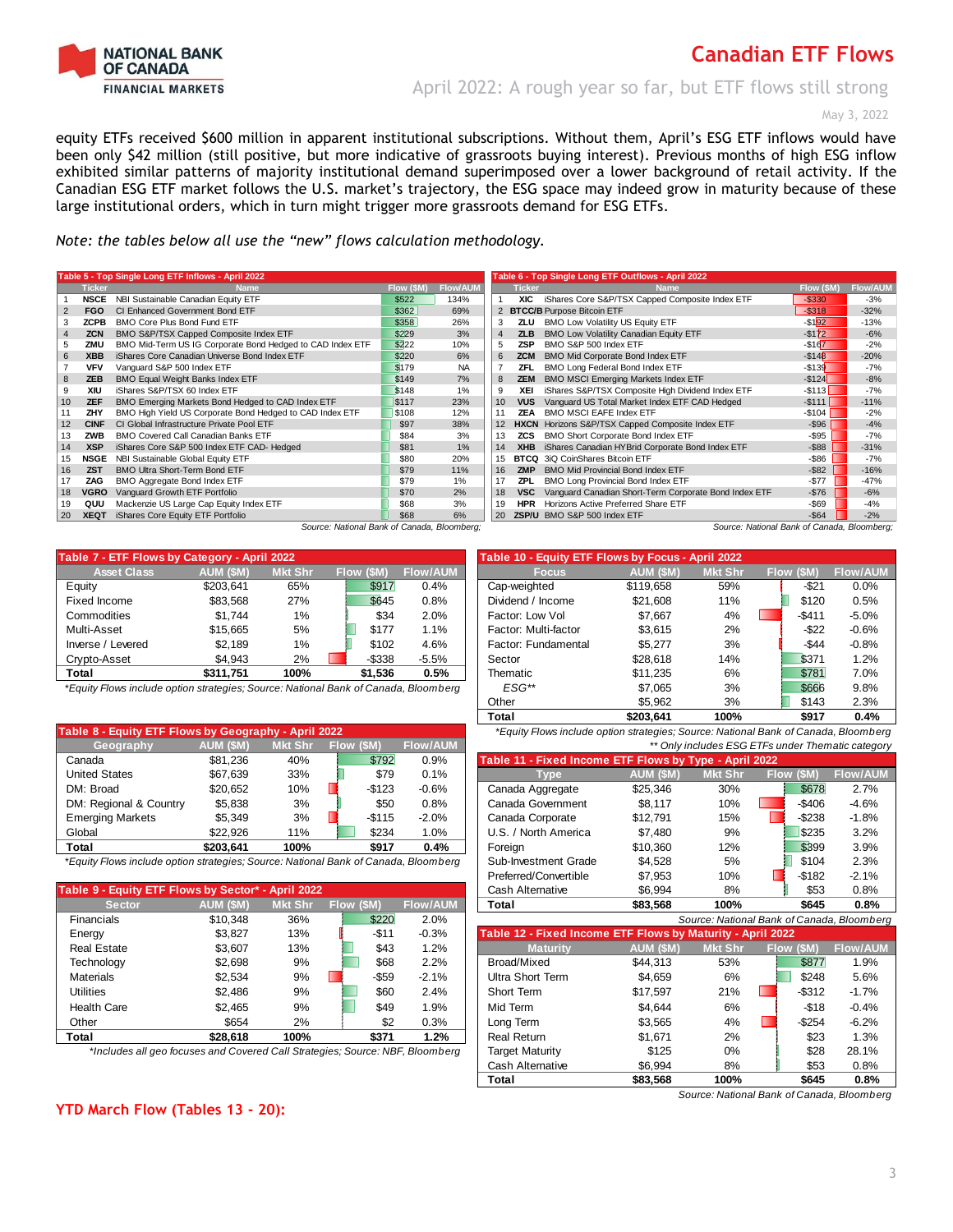

April 2022: A rough year so far, but ETF flows still strong

May 3, 2022

Canadian ETFs welcomed \$15 billion year-to-date, of which a whopping \$11 billion went to Equity. In contrast to the flow pattern south of the border, commodity is the only asset class that has bled assets year-to-date with outflows of \$250 million. Canadian equity ETF flows have outpaced their U.S. and international counterparts year, taking up close to 50% of total Equity inflows. Market cap-weighted ETFs dominate the equity story with \$6.6 billion in flows, a mainstay feature of the ETF landscape given their liquidity and low cost. ESG and Dividend/Income equity are the distant second and third place for Equity inflows. Demand for value and dividend products has remained robust as the growth-to-value rotation seems unstoppable, but low volatility and multi-factor ETFs have lost favour among investors still scarred by the pandemic experience of underperformance.

Within Fixed Income, Canada aggregate bond, U.S./North America bond and cash alternative ETFs took the lion's share of the \$2.5 billion inflow into bond ETFs in 2022. Short-term ETFs, preferred share ETFs and Canadian Corporate bond ETFs suffered outflows.

|    |               | Table 13 - Top ETF Inflows - YTD April 2022               |            |                 | Table 14 - Top ETF Outflows - YTD April 2022 |               |                                                            |            |                 |  |
|----|---------------|-----------------------------------------------------------|------------|-----------------|----------------------------------------------|---------------|------------------------------------------------------------|------------|-----------------|--|
|    | <b>Ticker</b> | <b>Name</b>                                               | Flow (\$M) | <b>Flow/AUM</b> |                                              | <b>Ticker</b> | <b>Name</b>                                                | Flow (\$M) | <b>Flow/AUM</b> |  |
|    | XIU           | iShares S&P/TSX 60 Index ETF                              | \$1,867    | 17%             |                                              |               | <b>ESGY/F BMO MSCI USA ESG Leaders Index ETF</b>           | $-$764$    | $-93%$          |  |
|    | <b>ESGY</b>   | BMO MSCI USA ESG Leaders Index ETF                        | \$1,078    | 118%            | $\overline{2}$                               | <b>ZLU</b>    | <b>BMO Low Volatility US Equity ETF</b>                    | $-$ \$479  | $-26%$          |  |
|    | <b>HXT</b>    | Horizon S&P/TSX 60 Index ETF                              | \$966      | 34%             | 3                                            | <b>ZEM</b>    | <b>BMO MSCI Emerging Markets Index ETF</b>                 | $-$478$    | $-24%$          |  |
|    | <b>VFV</b>    | Vanguard S&P 500 Index ETF                                | \$812      | 12%             | 4                                            | <b>TEC</b>    | TD Global Technology Leaders Index ETF                     | $-$ \$453  | $-21%$          |  |
| 5  | ZMU           | BMO Mid-Term US IG Corporate Bond Hedged to CAD Index ETF | \$725      | 39%             | 5                                            | <b>XSH</b>    | iShares Core Canadian Short Term Corporate Bond Index ETF  | $-$ \$371  | $-20%$          |  |
| 6  | ZAG           | BMO Aggregate Bond Index ETF                              | \$579      | 9%              | 6                                            | <b>XEF</b>    | iShares Core MSCI EAFE IMI Index ETF                       | $-$ \$353  | $-6%$           |  |
|    | <b>ZEA</b>    | <b>BMO MSCI EAFE Index ETF</b>                            | \$569      | 11%             |                                              | <b>ZCM</b>    | BMO Mid Corporate Bond Index ETF                           | $-$ \$344  | $-34%$          |  |
| 8  | <b>NSCE</b>   | NBI Sustainable Canadian Equity ETF                       | \$550      | 155%            | 8                                            | <b>ZFL</b>    | BMO Long Federal Bond Index ETF                            | $-$ \$301  | $-12%$          |  |
| 9  | <b>TCLB</b>   | TD Canadian Long Term Federal Bond ETF                    | \$536      | 183%            | 9                                            | ZLB           | BMO Low Volatility Canadian Equity ETF                     | $-$ \$284  | $-10%$          |  |
| 10 | <b>HSAV</b>   | Horizons Cash Maximizer ETF                               | \$530      | 35%             | 10                                           |               | <b>VALT/U CI Gold Bullion Fund</b>                         | $-$ \$282  | $-81%$          |  |
|    | <b>ZCPB</b>   | BMO Core Plus Bond Fund ETF                               | \$518      | 40%             |                                              | ZMP           | <b>BMO Mid Provincial Bond Index ETF</b>                   | $-$ \$276  | $-37%$          |  |
| 12 | QCN           | Mackenzie Canadian Equity Index ETF                       | \$498      | 65%             | 12                                           |               | XFN iShares S&P/TSX Capped Financials Index ETF            | $-$ \$251  | $-14%$          |  |
| 13 | VEQT          | Vanguard All-Equity ETF Portfolio                         | \$415      | 24%             | 13                                           |               | FLGA Franklin Liberty Global Aggregate Bond ETF Cad-Hedged | $-$ \$245  | $-36%$          |  |
| 14 | <b>FGO</b>    | CI Enhanced Government Bond ETF                           | \$400      | 79%             | 14                                           |               | <b>CGXF</b> CI Gold+ Giants Covered Call ETF               | $-$ \$225  | $-47%$          |  |
| 15 | XEG           | iShares S&P/TSX Capped Energy Index ETF                   | \$378      | 30%             | 15                                           | ZGB           | <b>BMO Government Bond Index ETF</b>                       | $-$ \$215  | $-24%$          |  |
| 16 | QUU           | Mackenzie US Large Cap Equity Index ETF                   | \$373      | 17%             | 16                                           | <b>VUS</b>    | Vanguard US Total Market Index ETF CAD Hedged              | $-$198$    | $-17%$          |  |
| 17 | ZHY           | BMO High Yield US Corporate Bond Hedged to CAD Index ETF  | \$372      | 58%             | 17                                           | <b>HPR</b>    | Horizons Active Preferred Share ETF                        | $-$169$    | $-9%$           |  |
| 18 | VGRO          | Vanguard Growth ETF Portfolio                             | \$354      | 11%             | 18                                           | <b>XIC</b>    | iShares Core S&P/TSX Capped Composite Index ETF            | $-$168$    | $-2%$           |  |
| 19 | <b>HXS</b>    | Horizons S&P 500 Index ETF                                | \$351      | 11%             | 19                                           | <b>DXG</b>    | Dynamic Active Global Dividend ETF                         | $-$141$    | $-11%$          |  |
| 20 | <b>ZSP</b>    | BMO S&P 500 Index ETF                                     | \$347      | 3%              | 20                                           | <b>FIG</b>    | BMO Covered Call Dow Jones Industrial Average CAD Hedged   | $-$128$    | $-17%$          |  |
|    |               | Source: National Bank of Canada, Bloomberg;               |            |                 |                                              |               | Source: National Bank of Canada, Bloomberg                 |            |                 |  |

*Tables continues on the next page*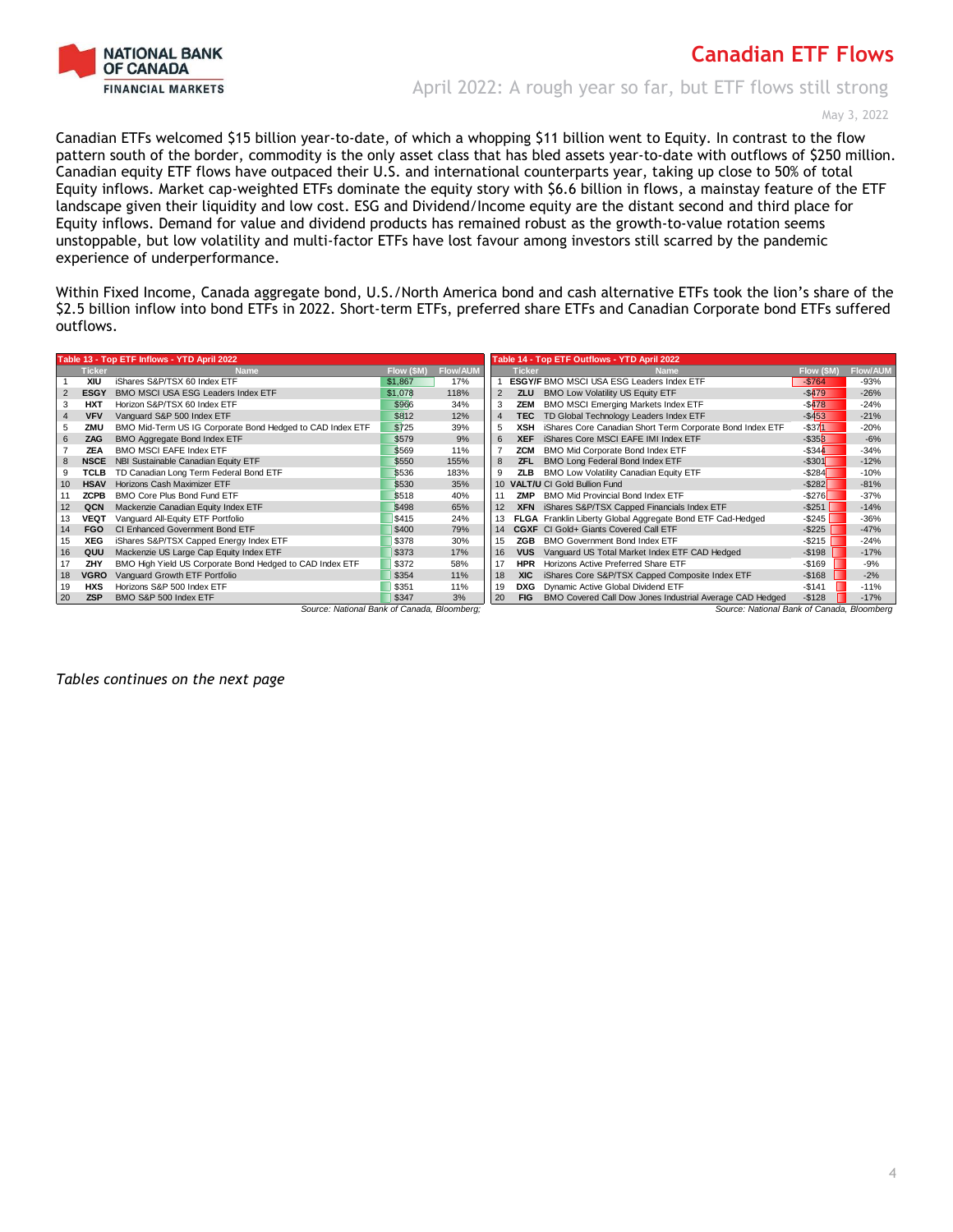

April 2022: A rough year so far, but ETF flows still strong

May 3, 2022

| Table 15 - ETF Flows by Category - YTD April 2022 |           |                |            |                 | Table 18 - Equity ETF Flows by Focus - YTD April 2022 |           |                |            |                |
|---------------------------------------------------|-----------|----------------|------------|-----------------|-------------------------------------------------------|-----------|----------------|------------|----------------|
| <b>Asset Class</b>                                | AUM (\$M) | <b>Mkt Shr</b> | Flow (\$M) | <b>Flow/AUM</b> | <b>Focus</b>                                          | AUM (\$M) | <b>Mkt Shr</b> | Flow (\$M) | <b>Flow/AU</b> |
| Equity                                            | \$203.641 | 65%            | \$10.931   | 5%              | Cap-weighted                                          | \$119.658 | 59%            | \$6.607    | 5%             |
| Fixed Income                                      | \$83.568  | 27%            | \$2.479    | 3%              | Dividend / Income                                     | \$21.608  | 11%            | \$1,277    | 6%             |
| Commodities                                       | \$1.744   | 1%             | $-$ \$250  | $-13%$          | Factor: Low Vol                                       | \$7.667   | 4%             | $-$ \$895  | $-10%$         |
| Multi-Asset                                       | \$15,665  | 5%             | \$1.168    | 7%              | Factor: Multi-factor                                  | \$3.615   | 2%             | $-$401$    | -9%            |
| Inverse / Leveraged                               | \$2.189   | 1%             | \$541      | 31%             | Factor: Fundamental                                   | \$5.277   | 3%             | \$611      | 12%            |
| Crypto-Asset                                      | \$4,943   | 2%             | \$190      | 3%              | Sector                                                | \$28.618  | 14%            | \$940      | 3%             |
| Total                                             | \$311.751 | 100%           | \$15.060   | 4.3%            | Thematic                                              | \$11.235  | 6%             | \$1.649    | 15%            |

*\*Equity Flows include option strategies; Source: National Bank of Canada, Bloomberg* 

| Table 16 - Equity ETF Flows by Geography - YTD April 2022 |                                                                                                                   |                |            |                 | *Equity Flows include option strategies; Source: National Bank of Canada, Bloombe |          |       |         |        |  |  |  |
|-----------------------------------------------------------|-------------------------------------------------------------------------------------------------------------------|----------------|------------|-----------------|-----------------------------------------------------------------------------------|----------|-------|---------|--------|--|--|--|
| Geography                                                 | AUM (\$M)                                                                                                         | <b>Mkt Shr</b> | Flow (\$M) | <b>Flow/AUM</b> | ** Only includes ESG ETFs under Thematic catego                                   |          |       |         |        |  |  |  |
| Canada                                                    | \$81.236                                                                                                          | 40%            | \$5.519    | 7%              | Table 19 - Fixed Income ETF Flows by Type - YTD April 2022                        |          |       |         |        |  |  |  |
| <b>United States</b>                                      | \$67.639                                                                                                          | 33%            | \$2.843    | 4%              | <b>Mkt Shr</b><br>Flow (\$M)<br>AUM (\$M)<br><b>Type</b>                          |          |       |         |        |  |  |  |
| DM: Broad                                                 | \$20.652                                                                                                          | 10%            | \$802      | 3%              | Canada Aggregate                                                                  | \$25.346 | 30%   | \$1,490 | 5%     |  |  |  |
| DM: Regional & Country                                    | \$5.838                                                                                                           | 3%             | \$793      | 12%             | Canada Government                                                                 | \$8.117  | 10%   | -\$333  | $-3%$  |  |  |  |
| <b>Emerging Markets</b>                                   | \$5.349                                                                                                           | 3%             | $-$ \$328  | $-5%$           | Canada Corporate                                                                  | \$12.791 | 15%   | -\$677  | -4%    |  |  |  |
| Global                                                    | \$22.926                                                                                                          | 11%            | \$1.301    | 5%              | U.S. / North America                                                              | \$7.480  | 9%    | \$893   | 9%     |  |  |  |
| Total                                                     | \$203.641                                                                                                         | 100%           | \$10.931   | 4.9%            | Foreian                                                                           | \$10.360 | 12%   | \$279   | 2%     |  |  |  |
| .                                                         | $\mathcal{L}$ , and $\mathcal{L}$ , and $\mathcal{L}$ , and $\mathcal{L}$ , and $\mathcal{L}$ , and $\mathcal{L}$ |                |            |                 |                                                                                   |          | $-01$ | 0.10    | $\sim$ |  |  |  |

| Table 17 - Equity ETF Flows by Sector* - YTD April 2022 |           |                |            | Cash Alternative | \$6.994                                                        | 8%        | \$832          | 13%                                      |                |
|---------------------------------------------------------|-----------|----------------|------------|------------------|----------------------------------------------------------------|-----------|----------------|------------------------------------------|----------------|
| <b>Sector</b>                                           | AUM (\$M) | <b>Mkt Shr</b> | Flow (\$M) | <b>Flow/AUM</b>  | Total                                                          | \$83,568  | 100%           | \$2,479                                  | 2.6%           |
| <b>Financials</b>                                       | \$10.348  | 36%            | \$352      | 3%               |                                                                |           |                | Source: National Bank of Canada, Bloombe |                |
| Energy                                                  | \$3.832   | 13%            | \$701      | 32%              | Table 20 - Fixed Income ETF Flows by Maturity - YTD April 2022 |           |                |                                          |                |
| <b>Real Estate</b>                                      | \$3,607   | 13%            | $-573$     | $-2%$            | <b>Maturity</b>                                                | AUM (\$M) | <b>Mkt Shr</b> | Flow (\$M)                               | <b>Flow/AU</b> |
| Technology                                              | \$2.698   | 9%             | $-$180$    | $-5%$            | Broad/Mixed                                                    | \$44.313  | 53%            | \$1,525                                  | 3%             |
| <b>Materials</b>                                        | \$2.534   | 9%             | -\$213     | $-9%$            | Ultra Short Term                                               | \$4,659   | 6%             | \$541                                    | 13%            |
| <b>Utilities</b>                                        | \$2.486   | 9%             | \$136      | 6%               | Short Term                                                     | \$17,597  | 21%            | $-$836$                                  | -4%            |
| <b>Health Care</b>                                      | \$2.465   | 9%             | \$218      | 9%               | Mid Term                                                       | \$4.644   | 6%             | \$220                                    | 3%             |
| Other                                                   | \$649     | 2%             | -\$2       | 0%               | Long Term                                                      | \$3.565   | 4%             | \$91                                     | 2%             |
| Total                                                   | \$28.618  | 100%           | \$940      | 3%               | <b>Real Return</b>                                             | \$1.671   | 2%             | \$58                                     | 3%             |

|                                                                             | 5 - ETF Flows by Category - YTD April 2022 |                |            | Table 18 - Equity ETF Flows by Focus - YTD April 2022 |                      |           |         |           |
|-----------------------------------------------------------------------------|--------------------------------------------|----------------|------------|-------------------------------------------------------|----------------------|-----------|---------|-----------|
| <b>Asset Class</b>                                                          | AUM (\$M)                                  | <b>Mkt Shr</b> | Flow (\$M) | <b>Flow/AUM</b>                                       | <b>Focus</b>         | AUM (\$M) | Mkt Shr | Flow (SM) |
|                                                                             | \$203.641                                  | 65%            | \$10.931   | 5%                                                    | Cap-weighted         | \$119.658 | 59%     | \$6.607   |
| Income                                                                      | \$83.568                                   | 27%            | \$2.479    | 3%                                                    | Dividend / Income    | \$21.608  | 11%     | \$1.277   |
| odities                                                                     | \$1.744                                    | 1%             | $-$ \$250  | $-13%$                                                | Factor: Low Vol      | \$7.667   | 4%      | $-$ \$895 |
| <b>\sset</b>                                                                | \$15,665                                   | 5%             | \$1.168    | 7%                                                    | Factor: Multi-factor | \$3.615   | 2%      | $-$401$   |
| : / Leveraged                                                               | \$2.189                                    | 1%             | \$541      | 31%                                                   | Factor: Fundamental  | \$5.277   | 3%      | \$611     |
| -Asset                                                                      | \$4,943                                    | 2%             | \$190      | 3%                                                    | Sector               | \$28.618  | 14%     | \$940     |
|                                                                             | \$311.751                                  | 100%           | \$15.060   | 4.3%                                                  | Thematic             | \$11.235  | 6%      | \$1.649   |
| Flows include option strategies; Source: National Bank of Canada, Bloomberg |                                            |                |            |                                                       | $ESG^{**}$           | \$7.065   | 3%      | \$1.351   |
|                                                                             |                                            |                |            |                                                       | Other                | \$5,962   | 3%      | \$1.143   |
|                                                                             |                                            |                |            |                                                       | <b>Total</b>         | \$203,641 | 100%    | \$10,931  |

| Canada                                                                              | \$81,236  | 40%      | \$5,519    | 7%              | Table 19 - Fixed Income ETF Flows by Type - YTD April 2022 |           |         |                                            |                 |
|-------------------------------------------------------------------------------------|-----------|----------|------------|-----------------|------------------------------------------------------------|-----------|---------|--------------------------------------------|-----------------|
| <b>United States</b>                                                                | \$67.639  | 33%      | \$2.843    | 4%              | Type                                                       | AUM (\$M) | Mkt Shr | <b>Flow (SM)</b>                           | <b>Flow/AUM</b> |
| DM: Broad                                                                           | \$20.652  | 10%      | \$802      | 3%              | Canada Aggregate                                           | \$25,346  | 30%     | \$1,490                                    | 5%              |
| DM: Regional & Country                                                              | \$5,838   | 3%       | \$793      | 12%             | Canada Government                                          | \$8.117   | 10%     | $-$ \$333                                  | $-3%$           |
| <b>Emerging Markets</b>                                                             | \$5.349   | 3%       | $-$ \$328  | -5%             | Canada Corporate                                           | \$12.791  | 15%     | $-$ \$677                                  | $-4%$           |
| Global                                                                              | \$22.926  | 11%      | \$1.301    | 5%              | U.S. / North America                                       | \$7.480   | 9%      | \$893                                      | 9%              |
| Total                                                                               | \$203.641 | 100%     | \$10.931   | 4.9%            | Foreign                                                    | \$10,360  | 12%     | \$279                                      | 2%              |
| *Equity Flows include option strategies; Source: National Bank of Canada, Bloomberg |           |          |            |                 | Sub-Investment Grade                                       | \$4,528   | 5%      | \$319                                      | 6%              |
|                                                                                     |           |          |            |                 | Preferred/Convertible                                      | \$7.953   | 10%     | $-$ \$324                                  | $-3%$           |
| able 17 - Equity ETF Flows by Sector* - YTD April 2022                              |           |          |            |                 | Cash Alternative                                           | \$6,994   | 8%      | \$832                                      | 13%             |
| <b>Sector</b>                                                                       | AUM (\$M) | Mkt Shr. | Flow (\$M) | <b>Flow/AUM</b> | Total                                                      | \$83.568  | 100%    | \$2,479                                    | 2.6%            |
| Financials                                                                          | \$10.348  | 36%      | \$352      | 3%              |                                                            |           |         | Source: National Bank of Canada, Bloomberg |                 |

| Energy                                                                        | \$3,832  | 13%  | \$701            | 32%     | Table 20 - Fixed Income ETF Flows by Maturity - YTD April 2022 |           |                |            |                 |
|-------------------------------------------------------------------------------|----------|------|------------------|---------|----------------------------------------------------------------|-----------|----------------|------------|-----------------|
| <b>Real Estate</b>                                                            | \$3.607  | 13%  | $-573$           | $-2%$   | <b>Maturity</b>                                                | AUM (\$M) | <b>Mkt Shr</b> | Flow (\$M) | <b>Flow/AUM</b> |
| Technology                                                                    | \$2.698  | 9%   | $-$180$          | $-5%$   | Broad/Mixed                                                    | \$44.313  | 53%            | \$1,525    | 3%              |
| Materials                                                                     | \$2.534  | 9%   | $-$ \$213        | $-9%$   | Ultra Short Term                                               | \$4,659   | 6%             | \$541      | 13%             |
| <b>Utilities</b>                                                              | \$2,486  | 9%   | \$136            | 6%      | Short Term                                                     | \$17,597  | 21%            | $-$ \$836  | $-4%$           |
| <b>Health Care</b>                                                            | \$2,465  | 9%   | \$218            | 9%      | Mid Term                                                       | \$4.644   | 6%             | \$220      | 3%              |
| Other                                                                         | \$649    | 2%   | -\$2             | $0\%$   | Long Term                                                      | \$3,565   | 4%             | \$91       | 2%              |
| Total                                                                         | \$28,618 | 100% | \$940            | 3%      | <b>Real Return</b>                                             | \$1.671   | 2%             | \$58       | 3%              |
| *Includes all geo focuses and Covered Call Strategies; Source: NBF, Bloomberg |          |      | Target Maturity  | \$125   | $0\%$                                                          | \$47      | 15%            |            |                 |
|                                                                               |          |      | Cash Alternative | \$6,994 | 8%                                                             | \$832     | 13%            |            |                 |
|                                                                               |          |      |                  |         | Total                                                          | \$83,568  | 100%           | \$2,479    | 2.6%            |

*Source: National Bank of Canada, Bloomberg*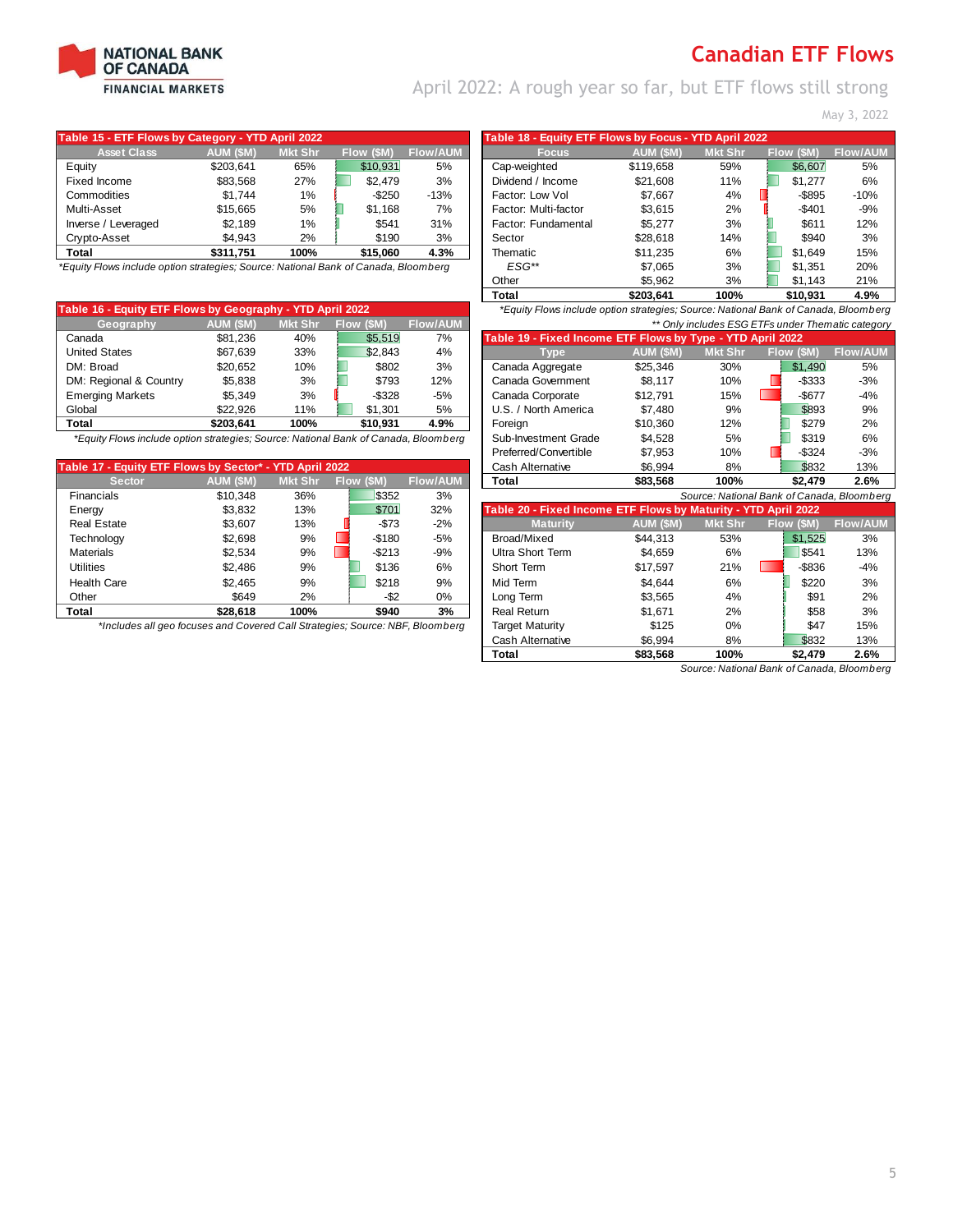

April 2022: A rough year so far, but ETF flows still strong

May 3, 2022

### **Appendix 1 - Glossary**

**AUM (Assets Under Management):** AUM is expressed in local currency, which is the Canadian dollar for the purpose of this report.

**Flow/AUM (Flow as % AUM):** Net flow as a percentage of assets under management from the beginning of the period.

**Flow:** The net dollar amount of fund creations and redemptions for the period based on daily NAV and daily changes in Shares Outstanding. Flows are expressed in local currency, which is the Canadian dollar for the purpose of this report.

**Market Share (%):** category's AUM as % of the total AUM.

**MER (Management Expense Ratio):** Manager's 2020 annual fee for managing and administering the fund, expressed as a percentage of total fund value. In most cases, this includes fees from investing in other ETFs. Where audited MER is unavailable or if the fee has been significantly reduced recently, the MER is estimated using the Stated Management Fee and sales tax.

Canadian MER does not include trading commissions incurred by the ETF, nor does it include trading expenses (such as swap or forward fees). An asterisk (\*) indicates that the fund pays additional expenses such as swap or forward fees, which are normally reported under trading expenses. The asterisk can also indicate that the fund charges a performance fee. Data are sourced from annual fillings.

**NAV (Net Asset Value per share):** ETF price is used when NAV is not available.

*All numbers are as of last month's final business day.* 

### **Appendix 2 - Equity ETF Categories**

We group Equity ETFs into the categories below. These groupings follow NBF's discretion and can differ from the ETF Provider's definition and classification from other sources.

**Cap-Weighted:** A fund that weights securities based on the total or float-adjusted market capitalization of each security.

**Dividend/Income:** A fund with the primary goal of providing income. We classify a fund as belonging to the Income category when its strategy focuses on providing income, or the fund self-identifies as using an income strategy, even though it may incorporate other factors in addition to income.

**Fundamental:** A fund that selects and/or weights securities based on fundamental metrics from a company's financial statements such as balance sheet. Strategies include Value, Growth, Quality, RAFI Fundamental, Earnings, etc.

**Low Vol or Risk:** A fund that aims to achieve reduced portfolio volatility, either by screening for low volatility stocks, low beta stocks and/or minimizing the portfolio volatility.

**Multi-Factor:** ETFs that consider more than one NBF-defined factor including Income, Fundamental and Risk.

**Sector:** ETFs that provide exposure to broad industry sectors classified by the Global Industry Classification Standard (GICS) or other similar classifications. This category contains all sector funds, including ones that screen and/or weight the portfolio using factors.

**Thematic:** ETFs that provide niche exposures such as blockchain technology, infrastructure, Marijuana companies, Socially Responsible Investing, technology sub-sectors, agriculture, water, sentiment & behaviour, etc. This category contains all thematic funds, including ones that screen and/or weight the portfolio using factors.

**Other:** Any non-cap weighted strategy that is not covered by otherwise defined categories. This includes momentum, equalweight, share buyback, high beta, proprietary, actively managed, tactical rotation, price-weighted, etc.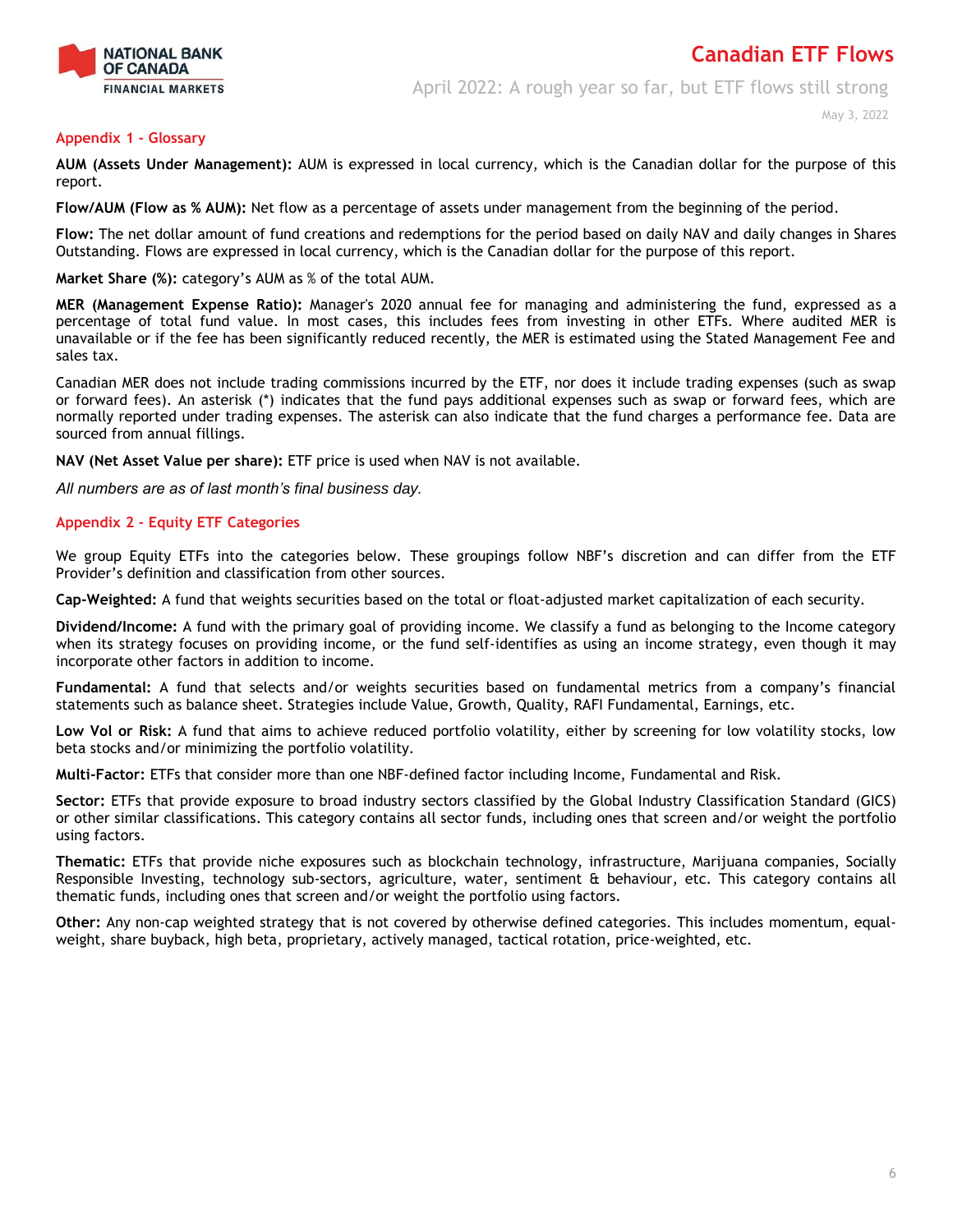

April 2022: A rough year so far, but ETF flows still strong

May 3, 2022

### **DISCLOSURES**

Levered and Inverse Exchange-Traded Funds are very different from most ETFs. They pursue leveraged investment goals, and they are riskier than alternatives that do not use leverage because they magnify the performance of the benchmark on an investment. These ETFs seek daily leveraged investment results. The return of an inverse or levered ETF for periods longer than a single day, especially in periods of market volatility, may be completely uncorrelated to the return of the benchmark over such longer periods. Levered and inverse ETFs are intended to be used as short-term trading vehicles for investors managing their portfolios on a daily basis. They are not to be used by, and are not appropriate for, investors who intend to hold positions.

Unless otherwise agreed in writing, National Bank of Canada and its affiliates act solely in the capacity of an arm's length contractual counterparty and not as an adviser or fiduciary. Accordingly, you should not regard transaction proposals or other written or oral communications from us as a recommendation or advice that a transaction is appropriate for you or meets your financial objectives. Any financial transaction involves a variety of potentially significant risks and issues; additionally, please note bitcoin and other crypto assets are extremely risky and highly speculative. Before entering into any financial transaction, you should ensure that you fully understand the terms, have evaluated the risks and have determined that the transaction is appropriate for you in all respects. If you believe that you need assistance, you should consult appropriate advisers before entering into the transaction. The attached material does not constitute an offer to enter into any transaction. Such material is believed by us to be reliable, but we make no representation as to its accuracy or completeness. This brief statement does not purport to describe all of the risks associated with financial transactions and should not be construed as advice to you.

### **General**

This Report was prepared by National Bank Financial Inc. (NBF), a Canadian investment dealer, a dealer member of IIROC and an indirect wholly owned subsidiary of National Bank of Canada. National Bank of Canada is a public company listed on the Toronto Stock Exchange.

The particulars contained herein were obtained from sources which we believe to be reliable but are not guaranteed by us and may be incomplete and may be subject to change without notice. The information is current as of the date of this document. Neither the author nor NBF assumes any obligation to update the information or advise on further developments relating to the topics or securities discussed. The opinions expressed are based upon the author(s) analysis and interpretation of these particulars and are not to be construed as a solicitation or offer to buy or sell the securities mentioned herein, and nothing in this Report constitutes a representation that any investment strategy or recommendation contained herein is suitable or appropriate to a recipient's individual circumstances. In all cases, investors should conduct their own investigation and analysis of such information before taking or omitting to take any action in relation to securities or markets that are analyzed in this Report. The Report alone is not intended to form the basis for an investment decision, or to replace any due diligence or analytical work required by you in making an investment decision.

This Report is for distribution only under such circumstances as may be permitted by applicable law. This Report is not directed at you if NBF or any affiliate distributing this Report is prohibited or restricted by any legislation or regulation in any jurisdiction from making it available to you.

National Bank of Canada Financial Markets is a trade name used by National Bank Financial Inc. and National Bank of Canada Financial Inc.

National Bank Financial Inc. or an affiliate thereof, owns or controls an equity interest in TMX Group Limited ("TMX Group") and has a nominee director serving on the TMX Group's board of directors. As such, each such investment dealer may be considered to have an economic interest in the listing of securities on any exchange owned or operated by TMX Group, including the Toronto Stock Exchange, the TSX Venture Exchange and the Alpha Exchange. No person or company is required to obtain products or services from TMX Group or its affiliates as a condition of any such dealer supplying or continuing to supply a product or service.

### **Research analysts**

The Research Analyst(s) who prepared these reports certify that their respective report accurately reflects his or her personal opinion and that no part of his/her compensation was, is, or will be directly or indirectly related to the specific recommendations or views as to the securities or companies.

NBF compensates its Research Analysts from a variety of sources. The Research Department is a cost centre and is funded by the business activities of NBF including Institutional Equity Sales and Trading, Retail Sales, the correspondent clearing business, and Corporate and Investment Banking. Since the revenues from these businesses vary, the funds for research compensation vary. No one business line has a greater influence than any other for Research Analyst compensation.

### **Canadian Residents**

NBF or its affiliates may engage in any trading strategies described herein for their own account or on a discretionary basis on behalf of certain clients and, as market conditions change, may amend or change investment strategy including full and complete divestment. The trading interests of NBF and its affiliates may also be contrary to any opinions expressed in this Report

NBF or its affiliates often act as financial advisor, agent, lender or underwriter or provides trading related services for certain issuers mentioned herein and may receive remuneration for its services. As well, NBF and its affiliates and/or their officers, directors, representatives, associates, may have a position in the securities mentioned herein and may make purchases and/or sales of these securities from time to time in the open market or otherwise. NBF and its affiliates may make a market in securities mentioned in this Report. This Report may not be independent of the proprietary interests of NBF and its affiliates.

NBF is a member of the Canadian Investor Protection Fund.

### **UK Residents**

This Report is a marketing document. This Report has not been prepared in accordance with EU legal requirements designed to promote the independence of investment research and it is not subject to any prohibition on dealing ahead of the dissemination of investment research.

In respect of the distribution of this Report to UK residents, NBF has approved the contents (including, where necessary, for the purposes of Section 21(1) of the Financial Services and Markets Act 2000). This Report is for information purposes only and does not constitute a personal recommendation, or investment, legal or tax advice. NBF and/or its parent and/or any companies within or affiliates of the National Bank of Canada group and/or any of their directors, officers and employees may have or may have had interests or long or short positions in, and may at any time make purchases and/or sales as principal or agent, or may act or may have acted as market maker in the relevant investments or related investments discussed in this Report, or may act or have acted as investment and/or commercial banker with respect hereto. The value of investments, and the income derived from them, can go down as well as